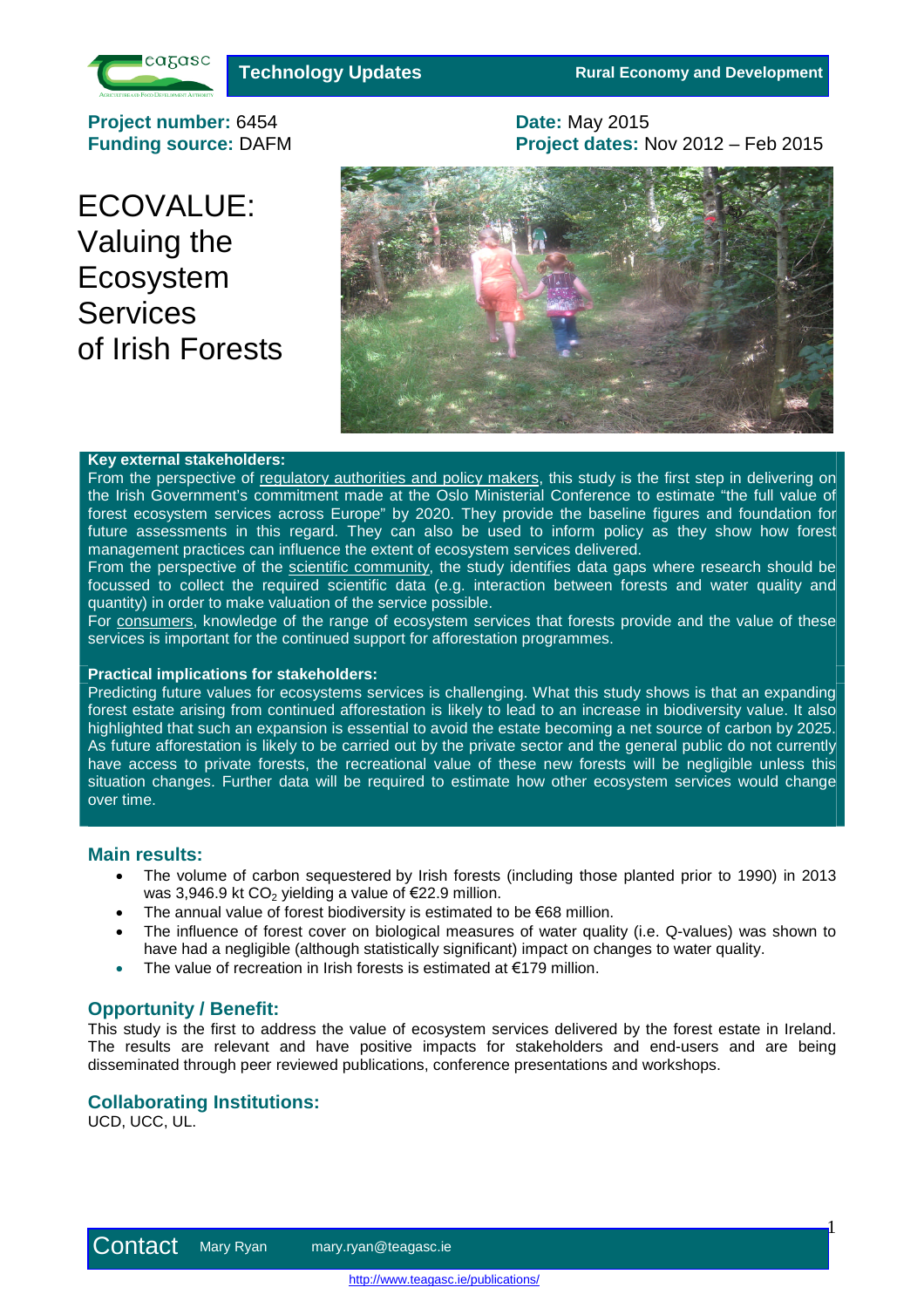

 $\overline{P}$ 

**Teagasc project team:** Mary Ryan PI, Dr. Vincent Upton, Prof. Cathal O'Donoghue **External collaborators:** Dr Áine Ní Dhubháin UCD, Dr. Craig Bullock UCD Prof. John O Halloran UCC, Dr. Ken Byrne UL.

## **1. Project background:**

The diversity of benefits that flow from forests and other ecosystems has long been recognised by society but the dramatic decline in many of these in recent decades led to the formation of the Millennium Ecosystem Assessment (MEA) in 2000 (MA, 2005). One of the primary observations of the MEA was that ecosystems and the services they provide are being degraded rapidly and that the consequences of this for society, and for future generations in particular, will be drastic. More detailed assessment of the economic consequences of changes in the delivery of ecosystem goods and services has been undertaken by the UNsponsored 'The Economics of Ecosystems and Biodiversity' (TEEB) initiative, which has provided guidance and recommendations for policy-makers and businesses (TEEB, 2010). Central to discussions of ecosystems and society is the concept of ecosystem services (ES). The definition of ES is challenging given the complexity of ecosystems, their role in delivering outputs and the nature of their interaction with human beings. The MEA define ES as 'the benefits people obtain from ecosystems' and the TEEB employs 'the direct and indirect contributions of ecosystems to human well-being'. Both definitions are broad in nature and have been supported with classifications of ES and examples to facilitate further comprehension. These global initiatives have had a significant impact on national and international policies, particularly those that relate to land use. EU forestry, agriculture, biodiversity and water policies are increasingly adopting an ecosystem approach to the management of natural resources and the sustainable supply of ES (Maes et al., 2013).

## **2. Questions addressed by the project:**

Reflecting the significance now being attached to ecosystem services, the Oslo meeting of the Ministerial Conferences on the Protection of Forests called for the estimation of "the full value of forest ecosystem services across Europe" by 2020 [\(www.foresteurope.org](http://www.foresteurope.org/)). This desktop study was undertaken to:

- Identify the ecosystem services associated with Irish forests.
- Quantify the benefits from these services in relation to climate change mitigation, biodiversity conservation, forest recreation and human health/ well-being, and water quality/quantity.
- Model the value of the ecosystem services provided by the current forest estate and an afforestation programme.

#### **3. The experimental studies:**

This is a desktop study; hence no new surveys were conducted from which data could be drawn to model the value of ecosystem services. Instead, the valuation work relied on data from previous national/international studies where available for each of the forest ecosystems services addressed:

**Biodiversity:** Benefit transfer was used to model the value of forest biodiversity. In simple terms, this method draws on previously conducted valuation studies and uses the values derived in these studies to estimate the value of a comparable good or service. The value can be transferred directly with adjustments for the character of the good or of the relevant population in Ireland. Alternatively, where available, the function derived to calculate value can be transferred directly and employed.

**Recreation:** To determine the value of forest recreation estimates of the value of a single forest visit and the total number of visits made to forests were required. The former was derived from data collected in a previous Irish household study (Ni Dhubhain et al., 2011). This study collected data on distance between respondents' homes and the closest recreation forest. Converting this information into travel costs, and modelling the resulting values against a range of socio-economic factors, a WTP value for a single visit to a forest was derived.

**Carbon sequestration:** A recent Department of Environment, Community and Local Government report  $(2015)$  estimates that 31,533,45 kt CO<sub>2</sub> have been sequestered due to afforestation since 1990 (when emissions arising from deforestation have been accounted for). It also indicates that in 2013 the amount of carbon sequestered by Irish forests (including those planted prior to 1990) was 3,946.9 kt  $CO<sub>2</sub>$ . There are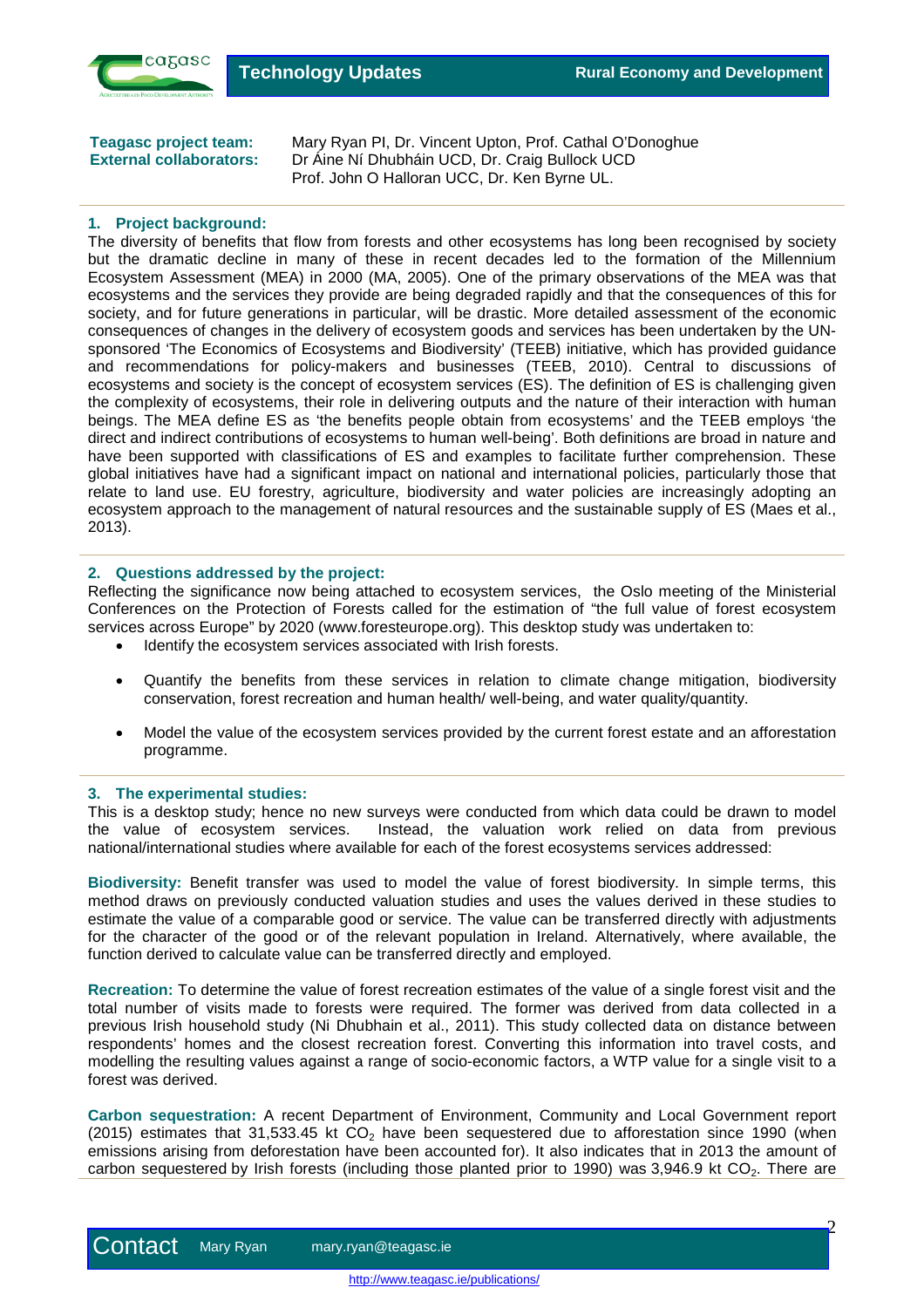$\beta$ 

various approaches that can be used for valuing carbon sequestration including: international carbon market pricing; marginal abatement cost and social cost. Each approach has its associated strengths and weaknesses. In this study the market price approach was employed using prices published in a recent Department of Finance report (2015).

**Hydrological services:** For the valuation of flood mitigation services, it would be necessary to quantify the contribution of forests in reducing the frequency and intensity of flooding events at a spatial scale. Quantitative data on the flood mitigation services of Irish forests are lacking, making it impossible to assign a value to this service. To estimate the value of the water quality services of forests in Ireland, data collected by Howley et al. (2014) on Q-values (where Q-values are measures on a 1-5 scale of water quality employed by the EPA since 1971 and are based primarily on macroinvertebrate communities) and independent variables including spatially referenced septic tank distribution data from the small area Census of Population, levels of agricultural activity from the Census of Agriculture, forest land cover data from the Forest Service, data from the indicative soil map of Ireland and climactic data were collated. Regression analysis of these data was used to determine the relationship between forest cover and Q-values in order to use benefit transfer to assign a value to water quality services.

# **4. Main results:**

**Carbon sequestration:** Using a market price of €5.80 per tonne, the total value of carbon sequestered due to afforestation since 1990 is €180 million. The value of the carbon sequestered by Irish forests (including those planted prior to 1990) in 2013 was 3,946.9 kt CO<sub>2</sub> yielding a value of  $E$ 22.9 million.

**Biodiversity:** Using the benefit transfer approach an annual willingness to pay value (WTP) per person for forest biodiversity was estimated to be €19.78. This was then expanded across the adult population of Ireland of 3,439,565 suggesting that the annual value of forest biodiversity is €68 million.

**Hydrological services:** Quantitative data on the flood mitigation services of Irish forests are lacking, making it impossible to assign a value to this service. The influence of forest cover on biological measures of water quality (i.e. Q-values) was modelled. The model showed that forest cover had a negligible (although statistically significant) impact on changes to water quality as assessed using the Q-values. Given this negligible effect the value of the effect was also considered negligible.

**Recreation and human health benefits:** Using data collated in a previous Irish study a WTP value for a single visit to a forest was estimated to be €6.16. The total annual visitation to Irish forests was estimated to be 29,105,759 visits per annum. Combining this with the WTP estimate gives a value of €179 million for forest recreation. The benefits from recreating in forests can be both physical and mental. To address the latter, a review of a pilot programme which involved people suffering from depression spending time in Irish forests was undertaken. It showed that organised 'forest walks' was considered by medical professionals as effective adjunctive interventions for those suffering from depression. This could provide significant economic benefits for the Health Service, which would include reduced medical drug dosage, reduced clinical appointments and reduced residential care in hospitals.

# **5. Opportunity/Benefit:**

The study is the first to address the value of ecosystem services delivered by the forest estate in Ireland. Previous research on this topic focused on the afforestation programme/and or the public forest estate only. The results are relevant and have positive impacts for regulatory authorities as they provide the baseline figures and foundation for future assessments; for policy makers as they show how forest management practices can influence the extent of the ecosystem service delivered; for the scientific community in identifying data gaps and future research needs and for consumers in providing knowledge on the range of ecosystem services provided by State afforestation programmes.

# **6. Dissemination**

## **Main publications:**

Upton, V., Ryan, M., O'Donoghue, C. & Ní Dhubháin, Á. 2015 Combining conventional and volunteered geographic information to identify and explore recreational resources. Applied Geography, 60: 69-76.

Upton, V., Ní Dhubháin, Á., and Bullock, C. 2012. Are forest attitudes shaped by the extent and characteristics of forests in the local landscape? Society and Natural Resources. DOI: